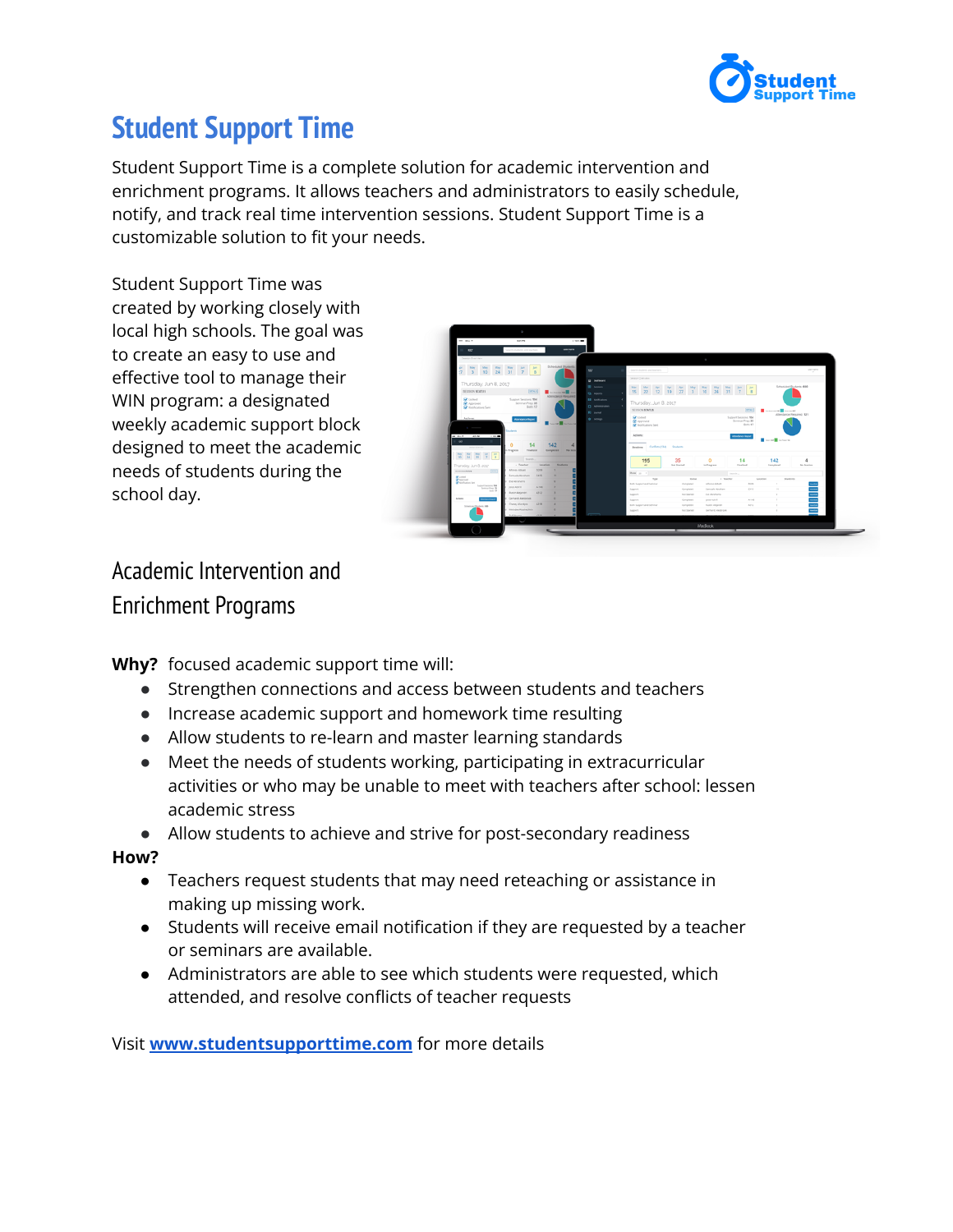# **Pricing 2022/23**

| <b>Student Support Time</b> | Term              | <b>Amount</b> |
|-----------------------------|-------------------|---------------|
| Subscription Fee            | Per year          |               |
| Enrollment $<$ 750          |                   | \$1,100       |
| Enrollment 750 - 1000       |                   | \$1,500       |
| Enrollment 1000 - 2000      |                   | \$2,100       |
| Enrollment 2000 - 3000      |                   | \$2,600       |
| Enrollment 3000 +           |                   | \$3,500       |
| Site Implementation         | One time          | \$300         |
| <b>Multiple Buildings</b>   | Per building/year | \$200         |

### Pricing Details

Standard support is included at no additional charge. Standard training and documentation is also included without charge. Subscription Fees listed are for Year 1 of the Agreement and include hosting services. Site Implementation Fees are based on standard hours required to perform the baseline site setup.

Subscription fees may be discounted for partial school years, as well as add on modules. Discounted pricing is also available for school districts with multiple schools subscribing to Student Support Time.

Additional fees may apply for text messaging options (based on number of messages sent).

### Additional Modules

The primary focus of Student Support Time is to manage your school's academic intervention or targeted support program. SST also has additional modules to support other needs, including:

**Teacher Journal -** tracks school to home communication and facilitates communication between teachers and staff.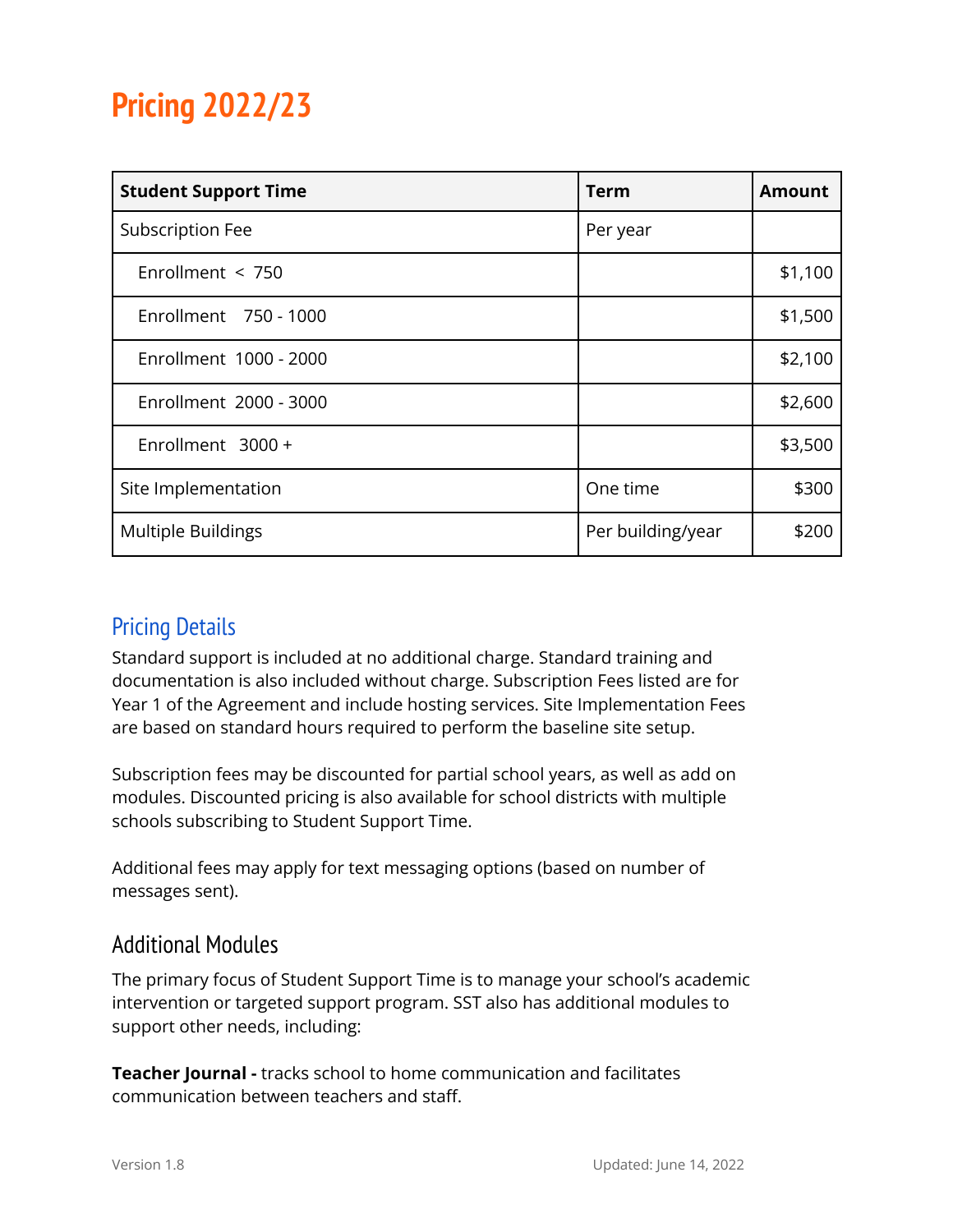**Teacher Availability -** Teachers easily set their weekly before and after school office hours; it is made available to students and their parents and students can sign up for help.

**College Visit Sign-up -** College visits are synced with Naivance or other calendar programs to allow students to sign-up for college visits. Students receive digital hall passes via email, attendance is tracked.

**Resource Center Scheduler/Academic Tutors -** Teachers can request times for students to utilize the academic resource center for test taking or academic assistance. Academic mentors, or tutors, can post their availability and students can sign up for tutoring/mentoring. Teachers can also request mentors and assistants for their classroom.

**Digital Hall Passes -** Reduce the need for paper hall passes and track in/out of building and other types of passes with scannable QR codes. Passes can be sent via email or text message.

**Parent/Teacher Conferences -** easy tool to set up conferences for teachers and allow parents/guardians to sign up for conferences. Includes features such as early scheduling for select students, and configurable types of conferences.

**After School Programs -** students enrolled or taking part in after school academic programs are tracked; notifications can be sent to teachers and/or parents.

**Personalized Learning Plan -** allows students to plan out their 4 year academic schedule. Includes graduation requirement planning, year based tasks and reflections on students interests and plans.

**Office Visit Tool -** ideal for tracking and queuing student visits to office locations. Configurable for your building(s) and works great with the Journal. Students can sign up via iPad or Chrome book.

| <b>Module</b>                                       | Term                       | Amount |
|-----------------------------------------------------|----------------------------|--------|
| Teacher Journal (Contact Log)                       | Included with subscription |        |
| Teacher Availability (Office Hours) and Flex Spaces | Included with subscription |        |
| College Visit Sign Up                               | One time                   | \$250  |
| After School Programs                               | One time                   | \$500  |